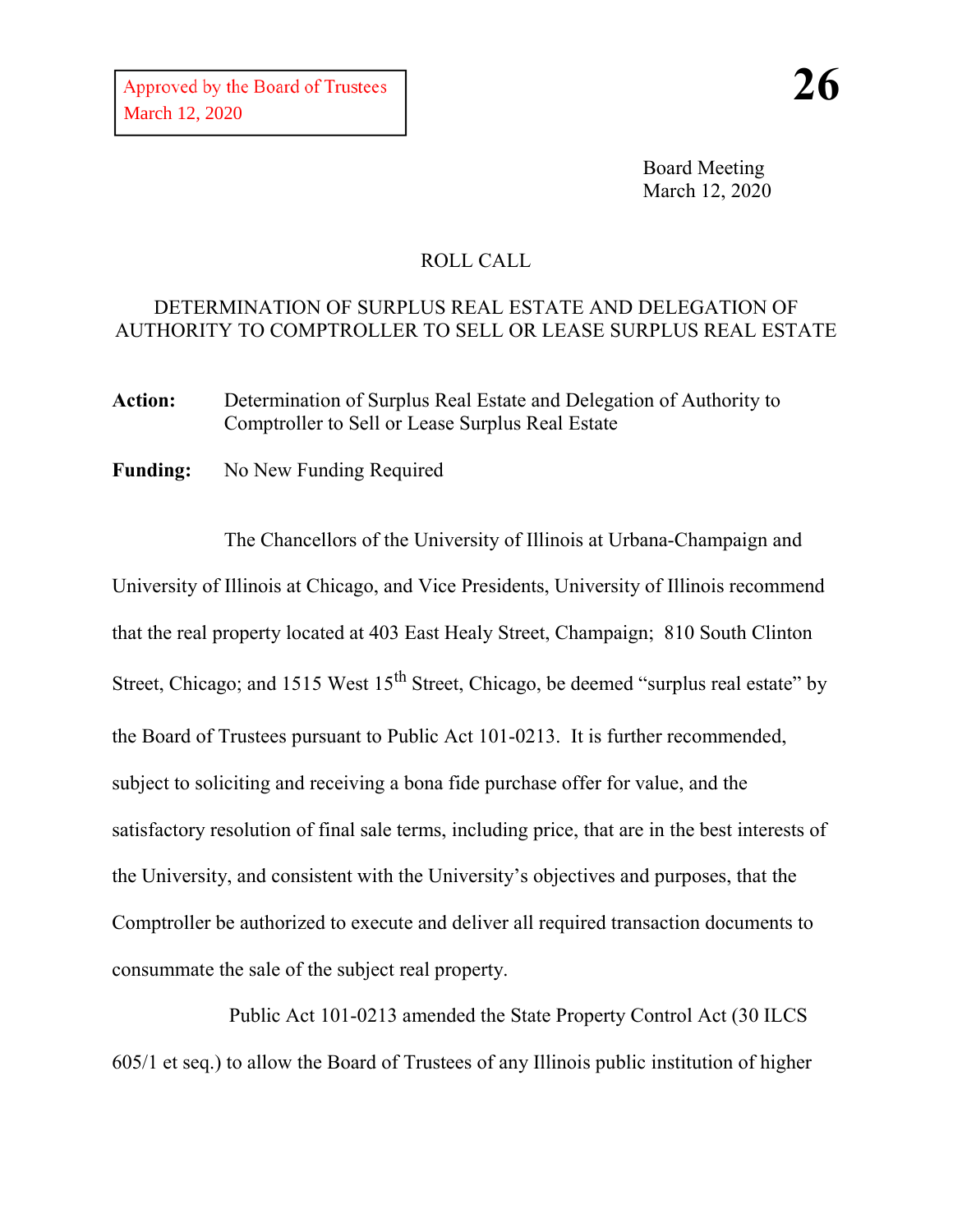education, including the University of Illinois, to sell, lease, or otherwise transfer or convey to a bona fide purchaser for value all or a part of real estate deemed by the Board to be surplus real estate. The Act permits the University to retain the proceeds from such transactions, but requires that such proceeds be maintained in separate account in the Treasury of the University for the purpose of deferred maintenance and emergency repair of University property. The following real estate is recommended to be deemed surplus:

- 1. 403 East Healy Street, Champaign, Illinois: The subject property is a two-story masonry school building known as the "Colonel Wolfe School" located on a lot having an area of approximately 9,000 square feet at the corner of Fourth and Healy Streets in Champaign, Illinois. The University of Illinois Foundation acquired the property at auction in 1963 at the request of the University which at the time needed the extra space for the College of Education in carrying out a proposed research and demonstration project for disadvantaged youth. In 1974 title to the property was transferred to the Board of Trustees. The building has been only marginally utilized over the last few decades and is currently vacant. The property is outside the UIUC master planning area, has no current or future use, and is a maintenance liability. Therefore, the Chancellor, University of Illinois at Urbana-Champaign, and Vice President, University of Illinois requests that it be deemed surplus real estate.
- 2. 810 South Clinton, Chicago, Illinois: This building is known as the UIC Chemical Engineering Building and is a 27,375 square foot building located between Polk Street and Cabrini Street. Constructed in 1957, this two-story facility is located approximately four blocks east of UIC's East Campus and has historically housed the Chemical Engineering Department. Included with this facility is a surface parking lot containing 22 parking spaces. This facility currently has an estimated nine million dollars of deferred maintenance in order to be utilized for University purposes. The majority of deferred maintenance is attributed to the building's mechanical, electrical, and plumbing systems which need to be replaced. The facility is also in need of an elevator, egress improvements, modernization to the fire alarm and sprinkler system, as well as repairs to the building's envelope. In the summer of 2019, the Chemical Engineering Department vacated the building and relocated to the new Engineering Innovation Building on the East Campus. Since this time, the Chemical Engineering Building has remained vacant and unoccupied.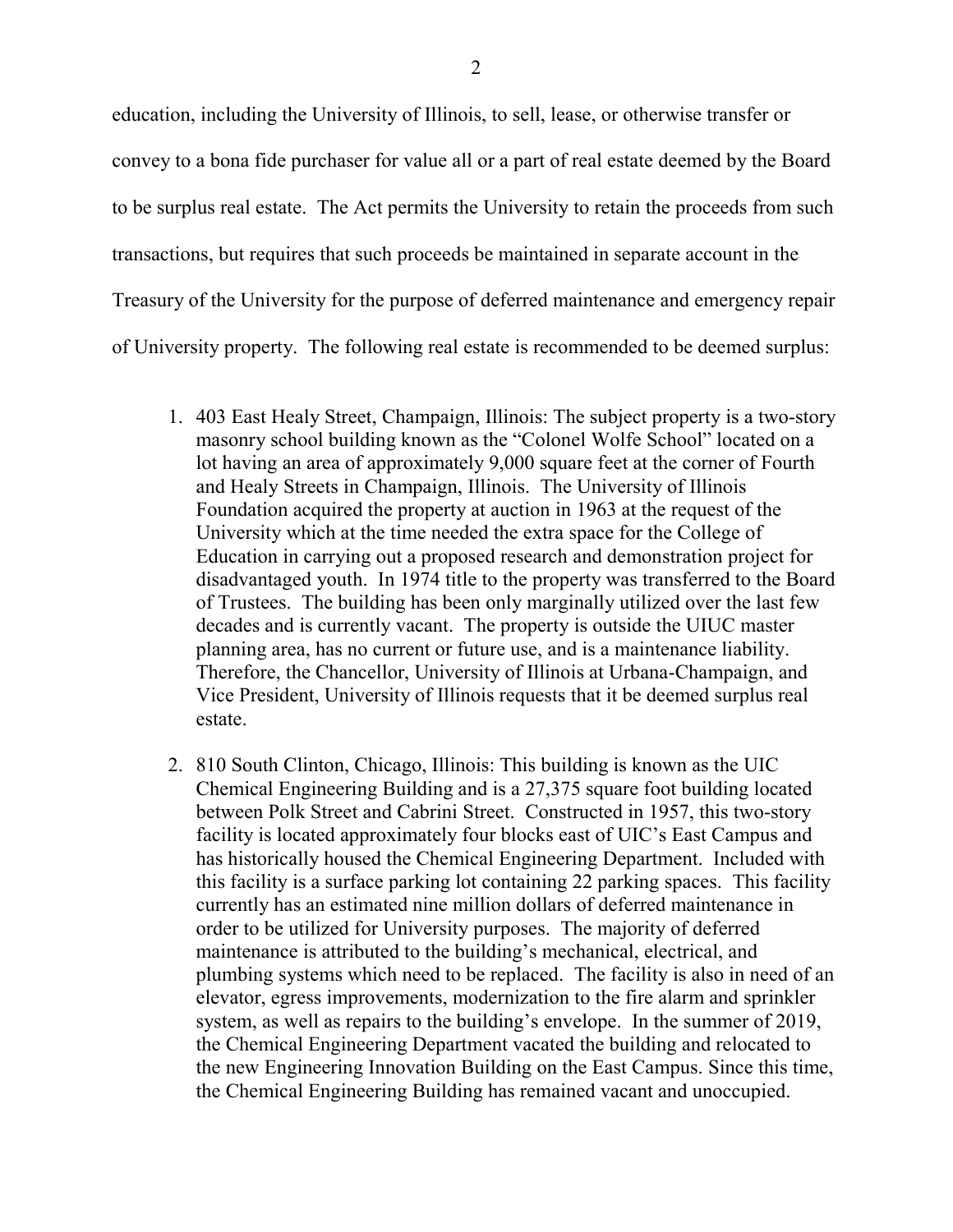There are no current or foreseeable appropriate occupants to move into the Chemical Engineering Building due to its location outside of the master planning area and its current condition. The facility is vacant, cost-prohibitive to maintain, and located off the core campus. Therefore, the Chancellor, University of Illinois at Chicago, and Vice President, University of Illinois has requested it be deemed surplus real estate.

3. 1515 West 15th Street, Chicago, Illinois: This building, known as the "Laflin Warehouse", is an industrial building of approximately 109,105 square feet. The facility was acquired by the University in 2001 and has been used as a storage warehouse facility and central receiving site for the University. Since its purchase, the structural condition of the Laflin Warehouse has severely deteriorated, making the facility partially unusable and cost-prohibitive for the University to maintain. Impaired wood framing, roof damage, deteriorated exterior walls, disbonded masonry, and a deteriorated building envelope will require an estimated \$10 to \$15 million in repairs. Based on the results of a 2015 structural condition assessment completed by STR Partners LLC, the University concluded that it would not be cost-effective to invest in repairing the facility. Additionally, the University spends \$100,000 annually for a protective sidewalk canopy to shield pedestrians from the crumbling façade. Based on the fact that this facility is outside the UIC master plan and has significant safety and structural liabilities, the Chancellor, University of Illinois at Chicago, and Vice President, University of Illinois has requested the facility be deemed surplus real estate.

Upon the Board of Trustees deeming the above subject properties to be

surplus real estate, the System will undertake a sale process including obtaining an appraisal of fair market value and an open and fully transparent solicitation process for purchasers. It is requested that the Comptroller be delegated the authority to conduct the sale process, execute, and deliver the required documents to consummate the sale and purchase transaction, and to deposit the sale proceeds in a separate account for the purpose of deferred maintenance and emergency repair of University property, all in accordance with Public Act 101-0213.